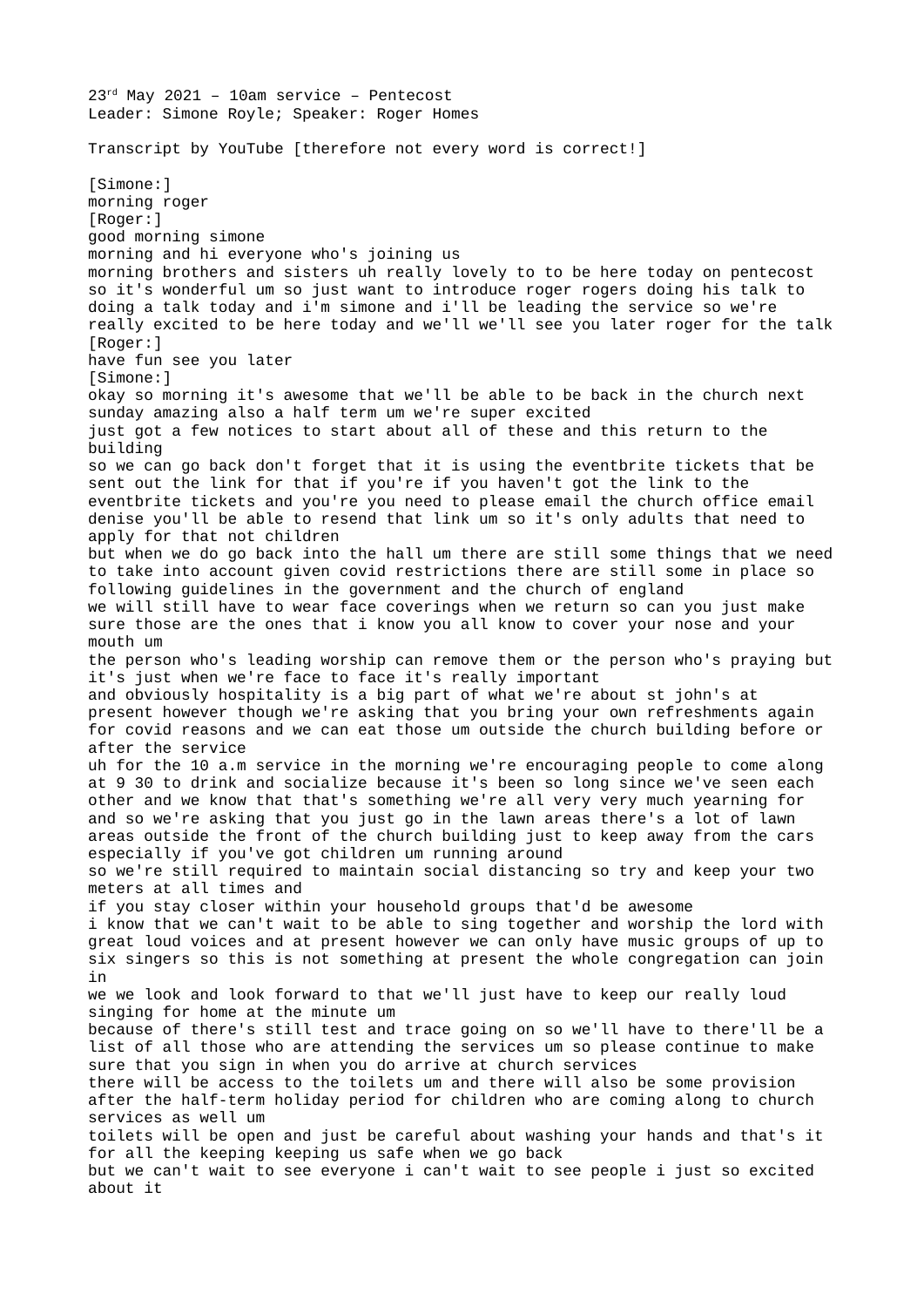so we have quite a lot of um we have a few notices um one coming up from andrew and one coming up from from kim about what it would be like when we return to the church building but um these thoughts and these reflections have been come to us a lot of prayer so i'd like to just open now today's service with a prayer drawing us into the presence of of god as we look ahead to our time together as a church and then also listening to this this pentecost service okay

mighty god heavenly father in heaven thank you that we are able to be here together virtually all across kenilworth in our separate homes but together lord together as your children in eager anticipation of all your your promises for our us and also for the the word your word that we get to hear today and for our time returning at together at st john's the the building itself lord we praise your name and we thank you for this sunday morning we thank you that we are able to communicate virtually we thank you for your word and your truth and we thank you for this fantastically exciting day that is pentecost lord we're quiet now for a moment and we come into your presence acknowledging your awesomeness your tremendous your creation the universe and our place in it that through your son jesus christ we are adopted as sons and daughters to you how awesome father in the silence of this moment we sing your praises we give thanks for this day lord thank you for sending your servant roger who's going to speak to us later about pentecost and the holy spirit thank you for him for his love for you and his love for for us his brothers and sisters in christ lord please fill him with your holy spirit speak through him so that we can be edified and draw closer to you and better be able to go out as your servants into the community doing your work this week and we thank you for all the opportunities that lie ahead with that this week we praise your name mighty god in jesus name amen so we're now gonna have a couple of announcements from uh first of all we're gonna have one from andrew about our return to the church building and that will follow on um to a video from our church warden kin which is his reflections on returning to the church building next week [Andrew:] so what is this season of prayer all about i want to begin with two questions how soft is your heart before god and how thirsty are you for god the pandemic was a compulsory pause for our church we had to stop doing things that expressed who we are and though we've moved online it wasn't the same i think during the pandemic god seems to have been loosening up the wellestablished ways of church simply by having us stop everything that was familiar it's a bit like loosening the tent pegs and ropes that define our shape and form now positively this has created space for us to seriously rethink what our priorities and opportunities might be as a church this moment is the blank sheet of paper that we want everyone to embrace as we head into a number of weeks praying together on sundays now the timing is important if ever there was a moment to reimagine what god is asking us to do this is it but being open to the loving guidance of god will require soft hearts and a determination to pray more than before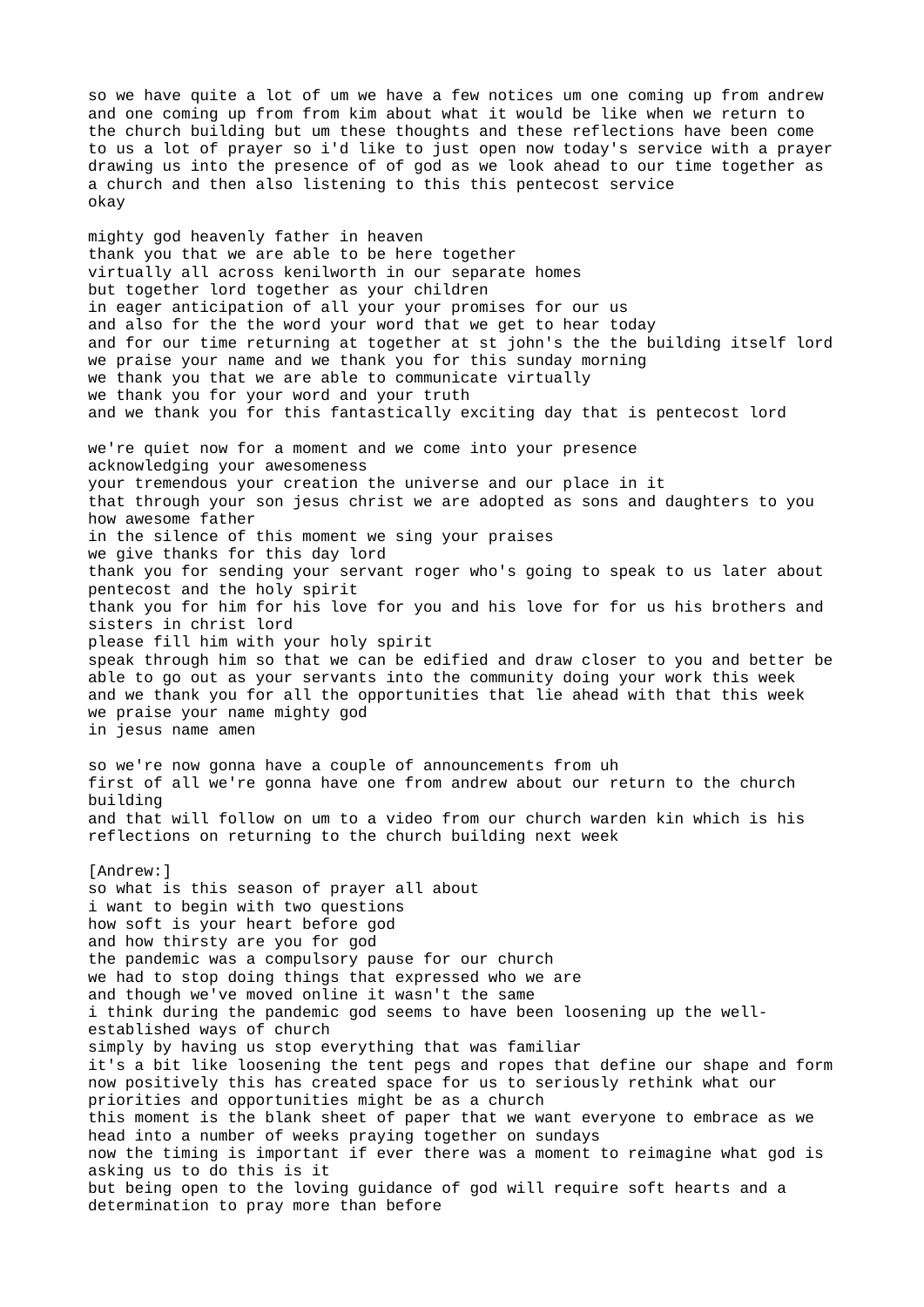a determination to listen to god more than before are you willing to have a go at that inevitably on sundays things will feel different at first we will need you to be patient and willing to wait waiting on god will be a very important part of what we do together on sundays just like the disciples ahead of pentecost waiting is going to be key and as part of this season we want every single person to sign up to a retreat in daily life for six weeks where you commit to daily prayer for 20 to 30 minutes and once a week also to meet with a prayer partner to review what you are learning and encouraging each other to continue in your praying do contact denise at the office to say that you want to join in with this and the organizers will pair you up with someone who would be a good fit for you this season of prayer is a time to offer ourselves in a fresh way to almighty god to become more open to him so that he can fashion us as individuals and as a church however he chooses for the sake of the kingdom so during this season take hold of this opportunity join with us in devoted praying both as individuals and as we gather on sundays this could well be a defining moment in the story of saint john's so make sure that you are an active part of this so once again are you thirsty for god my prayer is that through this season of prayer we will become more thirsty more soft-hearted before god thank you for listening  $Kim:$ hello as we head into this season of prayer i wanted to share a few of my thoughts with you i'm really encouraged to be part of this with other people i've been feeling for some time that god's been calling me back to prayer in a more committed way but i wonder how you're feeling as we head back to the 10 a.m at warwick road in a very different format i'm reminded of when we were on holiday in snowdonia a few years ago and went on one of those zip fire experiences stood at the top of on a platform being buckled in to the zip wire excited afraid knowing that it would be exhilarating once we'd stepped off the edge but having to trust that we would be safe in the harness i think it's a bit like that now we have to trust god we have to trust that he wants what is the best for us i have a feeling this time maybe a bit uncomfortable at times and we may be changed uh individually and maybe together but at the other end i hope that we will have a clearer view together of what the next step is for us for a community of of jesus followers you know in our 10 a.m warwick road community and i'm really looking forward to being part of that with you and really looking forward to seeing you all as well thanks [Simone:] thank you kim and thank you andrew so last week michelle and andrew um talked about the waiting the waiting of pentecost and michelle did this little activity where it was very distracting we had to try and guess when two minutes have gone by to come into the place of pentecost and to reflect on it is helpful to be considering all that waiting so we're going to do a little bit of an activity now for this activity you'll need a sheet of paper a pen a tea bag now ideally this tea bag um well absolutely actually you can do this after as an experiment it doesn't have to be now if you don't want to but it kind of has to be one of the posture tea bags you know these ones that have the fold over and i will explain why in a minute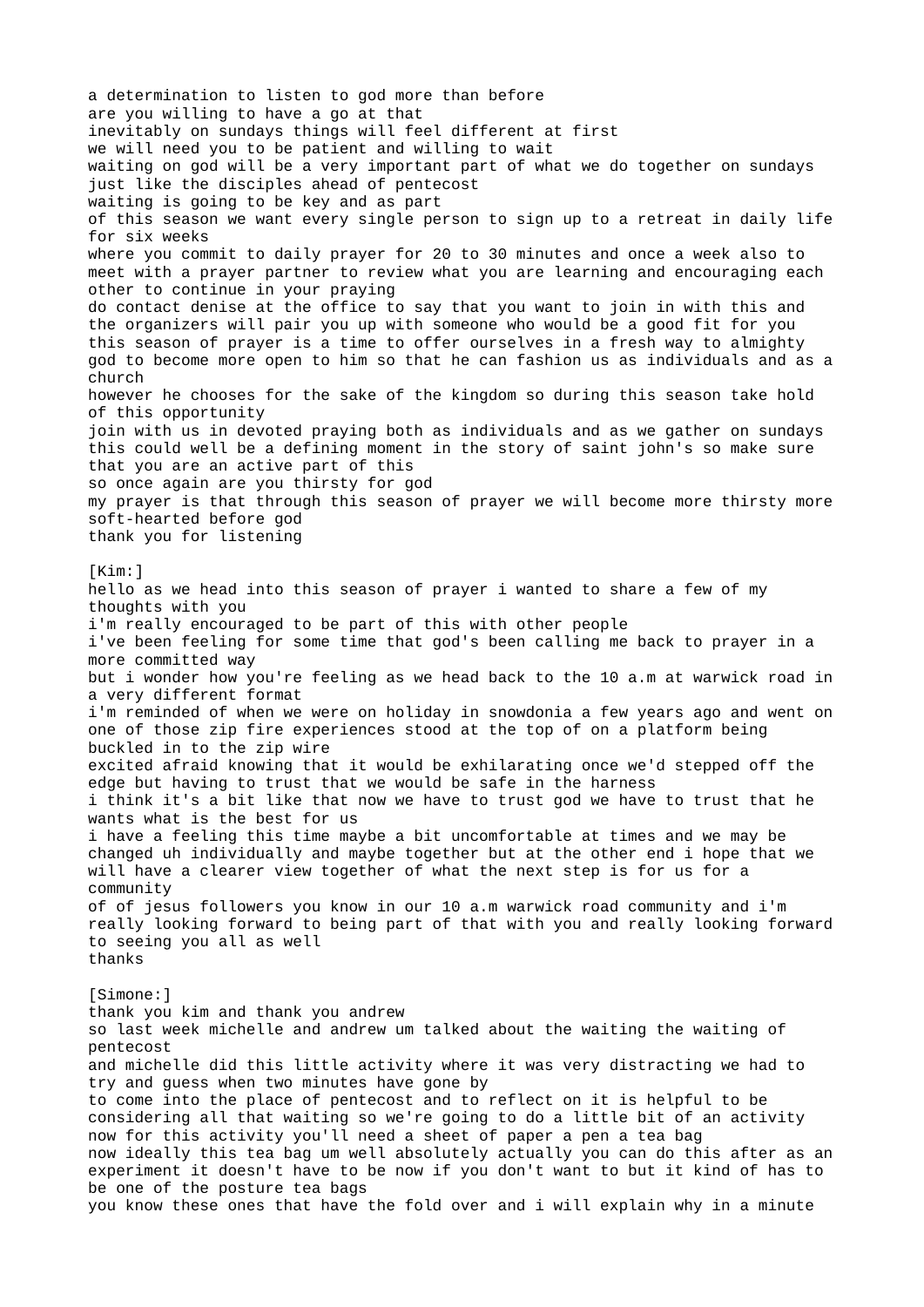when you see why why we're using it in addition to that you'll need something to empty all the tea bag leaves out into could be anything i've just got a plate here and some matches or i'm a science teacher so i always carry a lighter and very useful there so with this activity i want us thinking about the waiting in the book of acts chapter 2 it's saying the day of pentecost is seven weeks after jesus resurrection and prior to that we keep hearing the the disciples they're praying they're fasting they're in an upper room they're praying they're fasting for seven weeks that's a long time having just seen um the son of god ascend and know that something's coming and i wonder what it must have felt like for them so i'd like for the start of this activity asked us to consider all that was being felt in those seven weeks of waiting and fasting and praying and just write down your ideas on a sheet of paper and i'm going to have an undefined moment of of quiet whilst you write the reason it's undefined is because when it comes to spiritual waiting or or waiting on well it feels like waiting on god waiting to hear from god or just waiting it's very much part of our christian journey we don't know how long we're waiting for so on a sheets of paper just reflect what must that wait have felt like in that upper room as they fasted as they prayed following the ascension of jesus to the day of pentecost [1 minute 13 seconds pause] so clearly i'm not very good at waiting because already that's felt like quite a while and i've just had a few of my thoughts i wonder what some of yours are so thinking of what it must have been like for the disciples in this time did that come up with mirror writing on this i don't know so i said um scary perhaps for them maybe they were just totally bored some hopeful restless maybe thinking oh i need to go do this at home um sleepy peaceful anxious maybe they were just so excited absolutely filled of faith and extremely excited some of them there were 120 that are referred to so that's a lot of people probably all of them experienced some more of the emotions that we've written down here at different times but it would have been quite intense so for the activity that i wanted us doing today i want us to take our sheet of paper and place it on the table if i can show this just like that okay what you're going to do is you're going to take your tea bag now and oh sorry did i say a pair of scissors i'm sorry if not okay you're going to need to get some scissors and cut the top of your um tea bag so it's sliced off and then you can fold it out it's going to have all the tea leaves in there you're now going to empty these tea leaves out so all my tea leaves have come out into my plate here they've just all come down and so i'm going to have a tube now of very thin paper i'm going to cut both ends because they're going to have to stand on one of these ends and this is just a activity to symbolize what it must have been like for the disciples for all these people as they're waiting for what this this promise of the holy spirit is being given to them by jesus what it must have been like um for them so i would like you to on top of all the thoughts and the concerns uh that you wrote down that the disciples might have had could you try and place your tea bag on top i'm going to try and pull this away so you can see it better and what you're going to do is this is the disciples here in the waiting room you're now going to light the tea bag and this is symbolic of the holy spirit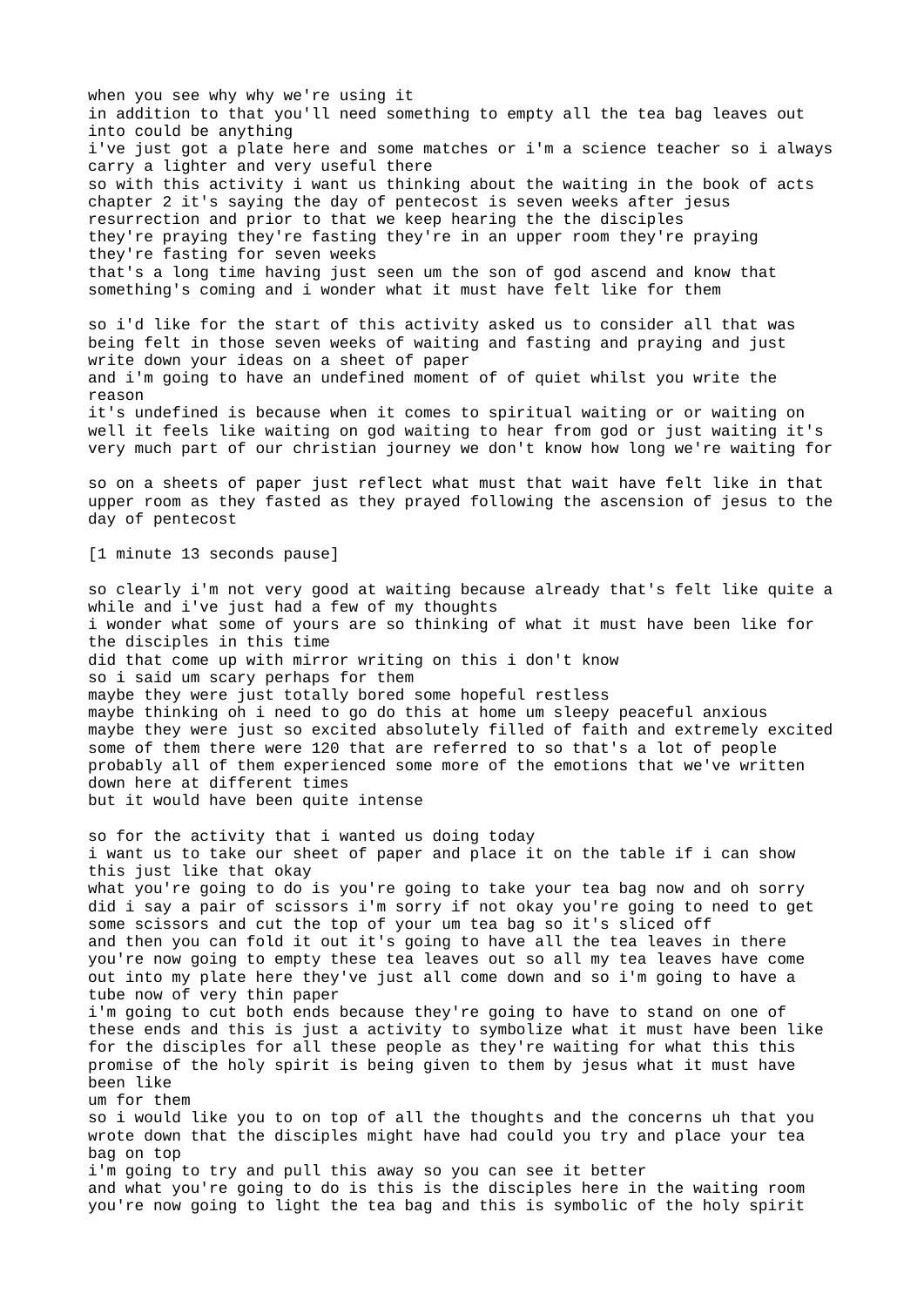coming i'm going to do this now if it doesn't work there'll be a short video um that's going to show this working and as you see that um i would like to contemplate it as we enter into our worship so we'll have two songs of worship and then we're gonna have a reading by adam so you just need to light this oh that's actually touching my ceiling okay so that is it working we'll just have it replayed once in a in a video now followed by worship and a reading from adam after which roger will begin his talk so i'll hand over [Music: Days of Elijah] [Adam:] the first reading is from acts 2 verses 1 to 4. when the day of pentecost came they were all together in one place suddenly a sound like the blowing of a white violent wind came from heaven and filled the whole house where they were sitting they saw what seemed to be tongues of fire that separated and came to rest on each of them all of them were filled with the holy spirit and began to speak in other tongues as the spirit enabled them [Roger:] thank you very much adam and uh good morning everybody and uh wasn't that an amazing experiment there by simone i've divided up today's talk into three parts because it's quite a long passage but i thought i'd start by asking you a question and the question is have you ever seen witnessed or been part of a miracle and i suppose that you know in a sense you could say that that life itself is a miracle i don't know whatever you've witnessed um the birth of a new baby but it's quite miraculous i think many of us would say that actually us coming to faith is a miracle uh where god took us from where we were to where we are now i guess what i'm thinking of is what we might brand signs and wonders that's really what i'm thinking of and i'm not just giving share with you a couple of examples from my life of a couple of what i would call signs and wonders i'm sure you've got plenty of other examples and the first one i remember is when i was praying for somebody and i think they dislocated their shoulder or they dumped some quite serious damage to their shoulder and they're in quite a lot of pain and i laid my hand on their shoulder and it's the only time this has happened but i felt my hand get really really hot and i remember saying to the person um can you feel that heat because i can feel my hand burning up and he said yeah i can feel that heat coming through you and into my into my hand into my shoulder and actually his shoulder was healed and the other one i remember that comes to mind is when um i was in a meeting and they decided they're going to pray for somebody's leg to grow i think they had a few issues with one leg being bigger than another one and i thought okay they're gonna pray for this person's leg i want to make sure that i've got a ringside seat i'm not having anybody tell me that this has happened and we not see it with my own eyes i suppose in that sense i'm a little bit like a thomas i don't like people telling me stuff secondhand i want to see it myself so i've got a ringside seat and i just stared at this guy's leg and it didn't look like it grew and so i not you know still not content with that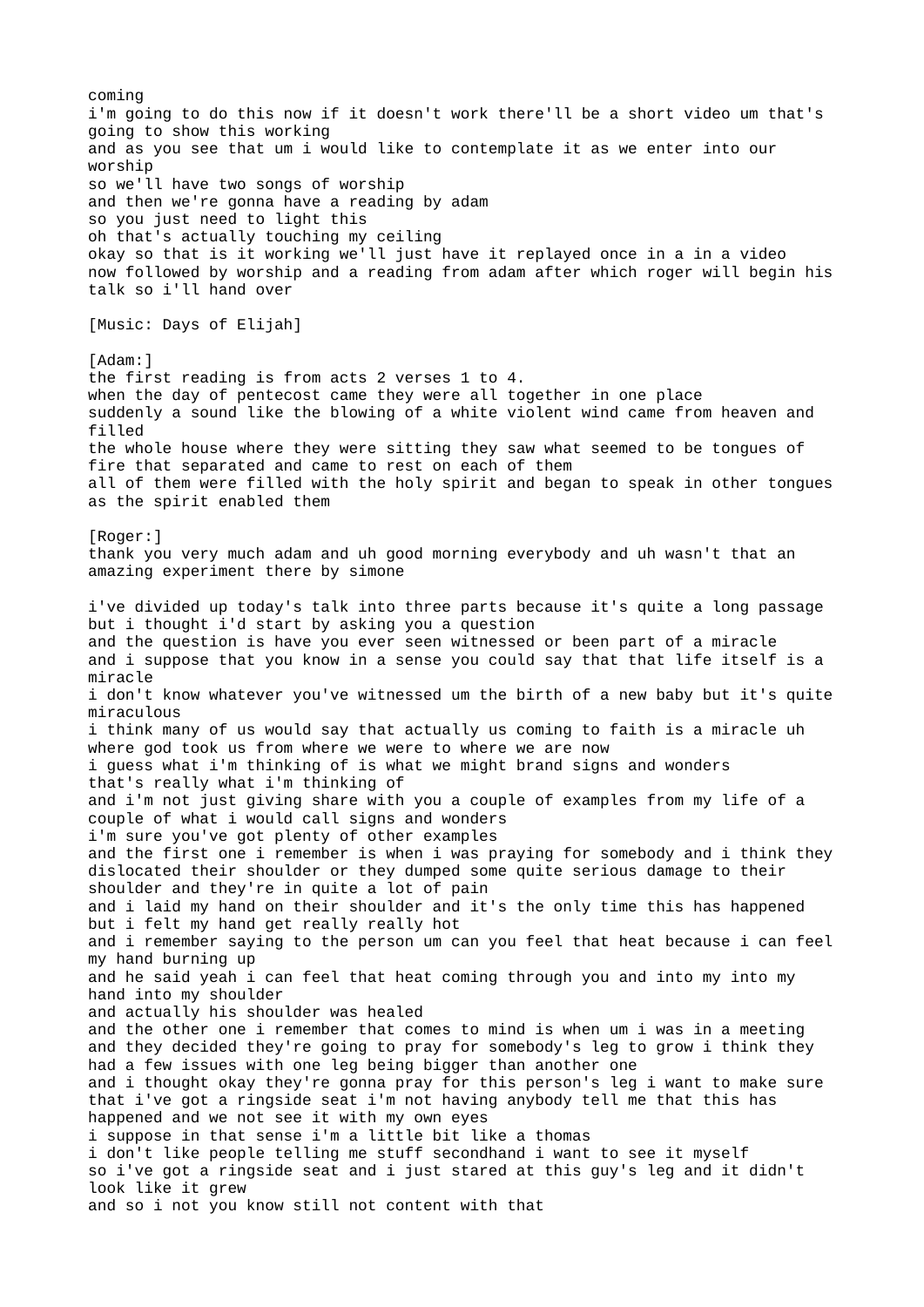the person's sister came in a bit later on she hadn't been at the meeting and i said to her does he look like he's grown a little bit because just been praying for him and she said yes he does i'm gonna come back to that those thoughts about signs and wonders a little bit later on uh in my talk the first four verses that adam wrote to us are about the holy spirit coming in uh tongues of fire and it's interesting isn't it i think tongues has been very very contentious uh in the church over the years um and so i've used a book to help me uh prepare for this first bit hopefully you can see that on the screen it's called systematic theology by wayne gruden i would like to say that i've read it all but it is quite thick but he devotes quite a few pages to this topic of tongues and so i thought i would try and address that a little bit uh now so the disciples if you remember in acts 1 were told to remain in jerusalem until the holy spirit came and andrew spoke about that last week fire is mentioned in verse three we've already seen an experiment uh with that today and that reminds us of god's presence with his people during the exodus if you remember they had a pillar of cloud by day and a one of fire by night to guide them and i think this symbolizes that now god's power was resting on his new temple which of course is his people and the believers as we've just read begin to speak in tongues and i'm not sure what your experience or belief is regarding tongues and gifts of the holy spirit i know some christians believe that in fact all of that died out with the early apostles so i thought i'll just go through very briefly my experience of speaking in tongues i remember at the time um i was at university and i went along to a quite a small baptist church and i began hearing about this being filled with the spirit and speaking in tongues must confess um i didn't really understand it and there was nothing coming from the front and inevitably uh if you don't get any teaching on something from the front and you're intrigued by something you're going to try and research yourself and that's what i did and i remember getting to a point where i just got very frustrated and i thought to myself i can't carry on like this either this is real or it's not real and i need to find out i can't just stay in limbo and i remember grabbing a couple of friends of mine and i said to them you know would you please pray for me that i know i can receive this gift and so they did that they laid hands on me and prayed for me and they said well you need to open your mouth now and i remember doing that and this this language just poured out of me and i remember laughing quite uncontrollably for a while i think it was a sense of relief and also of release i think it's fair to say that tongues has divided the church at least in the past anyway and almost like there seemed to be a phase where um they were like a hierarchy of like spirit-filled christians and so-called ordinary christians whatever that may be and i think that's absolutely wrong um i think all of us all of us every single day need to pray for god's holy spirit to fill us and to carry on filling us interestingly all the believers spoke in tongues in acts 2. i'm not so sure that's necessarily always the case though and interestingly paul in 1 corinthians 12 and verse 30 says do all speak with tongues and it's almost as though um just the same as not everyone is the teacher nor is everyone an apostle nor should we expect everybody to speak in tongues so how do i i use my gift then for me i tend to use it to help boost my prayer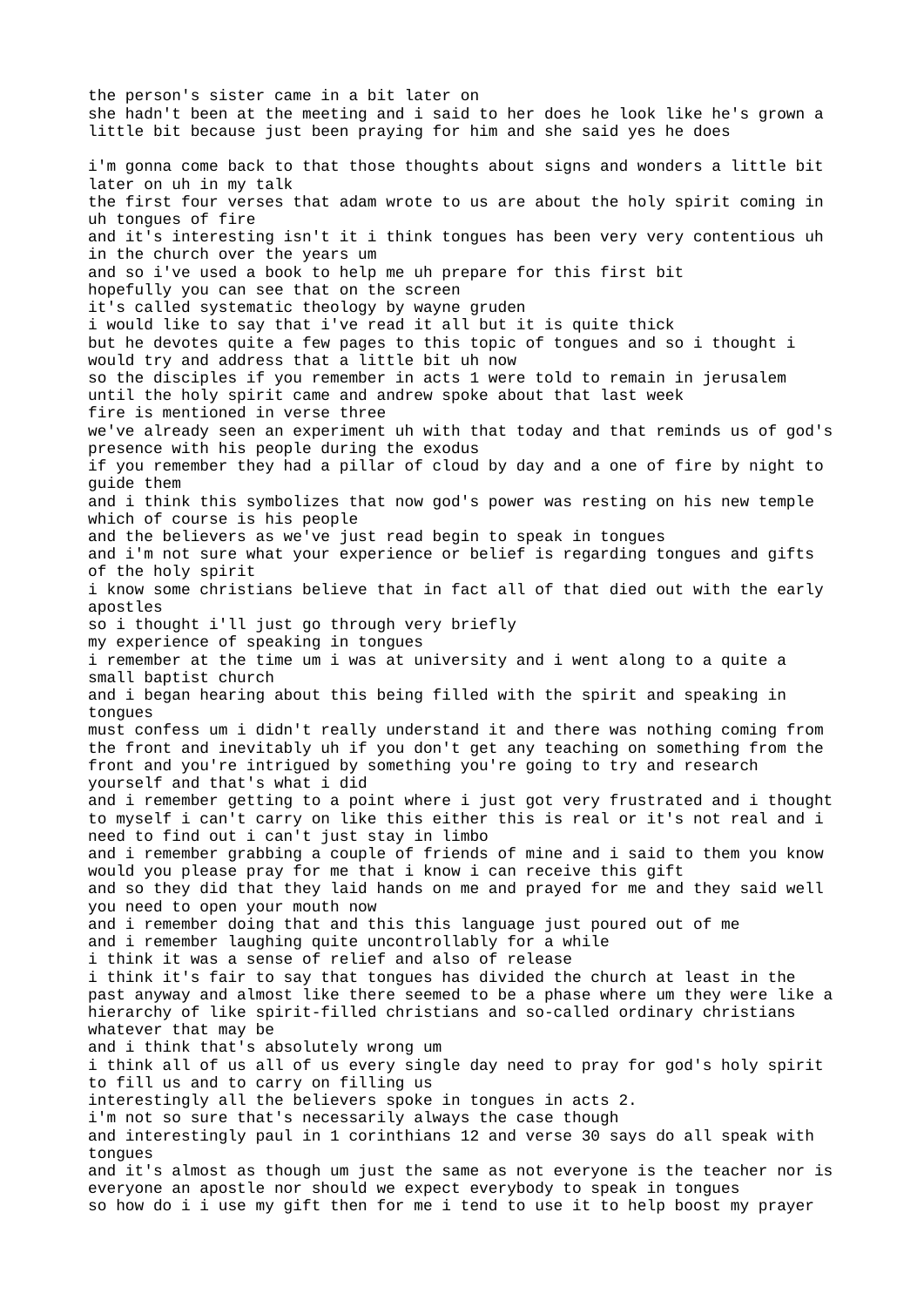life i'm afraid i'm one of those people that when i start praying after a while my mind goes blank and i just think what else do i need to be praying for i'm sure there's something else but it's gone out of my head and so what i do is i start praying in tongues and it's almost as though rather than praying with my mind i'm actually praying with my spirit one corinthians 14 and verse 14 says if i pray in a tongue my spirit prays and my mind is unfruitful you may also have been in a meeting where in fact a member of the congregation brings a tongue and this should always be interpreted and i guess the whole point of what i'm trying to say about tongues and the gifts of the spirit is it's there to encourage the church all of us i think don't we in our christian walk we need some encouragement from time to time gifts of the spirit are there to encourage us heather now is going to bring our second reading [Heather:] the reading today is from acts 2 14-41 then peter stood up with the eleven raised his voice and addressed the crowd fellow jews and all of you who live in jerusalem let me explain this to you listen carefully to what i say these people are not drunk as you suppose it's only nine in the morning no this is what was spoken by the prophet joel in the last days god says i will pour out my spirit on all people your sons and daughters will prophesy your young men will see visions your old men will dream dreams even on my servants both men and women i will pour out my spirit in those days and they will prophesy i will show wonders in the heavens above and signs on the earth below blood and fire and billows of smoke the sun will be turned to darkness and the moon to blood before the coming of the great and glorious day of the lord and everyone who calls on the name of the lord will be saved fellow israelites listen to this jesus of nazareth was a man accredited by god to you by miracles wonders and signs which god did among you through him as you yourselves know this man was handed over to you by god's deliberate plan and foreknowledge and you with the help of wicked men put him to death by nailing him to the cross but god raised him from the dead freeing him from the agony of death because it was impossible for death to keep its hold on him david said about him i saw the lord always before me because he is at my right hand i will not be shaken therefore my heart is glad and my tongue rejoices my body also will rest in hope because you will not abandon me to the realm of the dead you will not let your holy one see decay you have made known to me the paths of life you will fill me with joy in your presence fellow israelites i can tell you confident confidently that the patriarch david died and was buried and his tomb is here to this day but he was a prophet and knew that god had promised him an oath and he would place one of his descendants on his throne seeing what was to come he spoke of the resurrection of the messiah and he was not abandoned to the realm of the dead nor did his body see decay god has raised this jesus to life and we are all witnesses of it exalted to the right hand of god he has received from the father the promised holy spirit and has poured out what you now see and hear for david did not ascend to heaven and yet he said the lord said to my lord sit at my right hand until i make your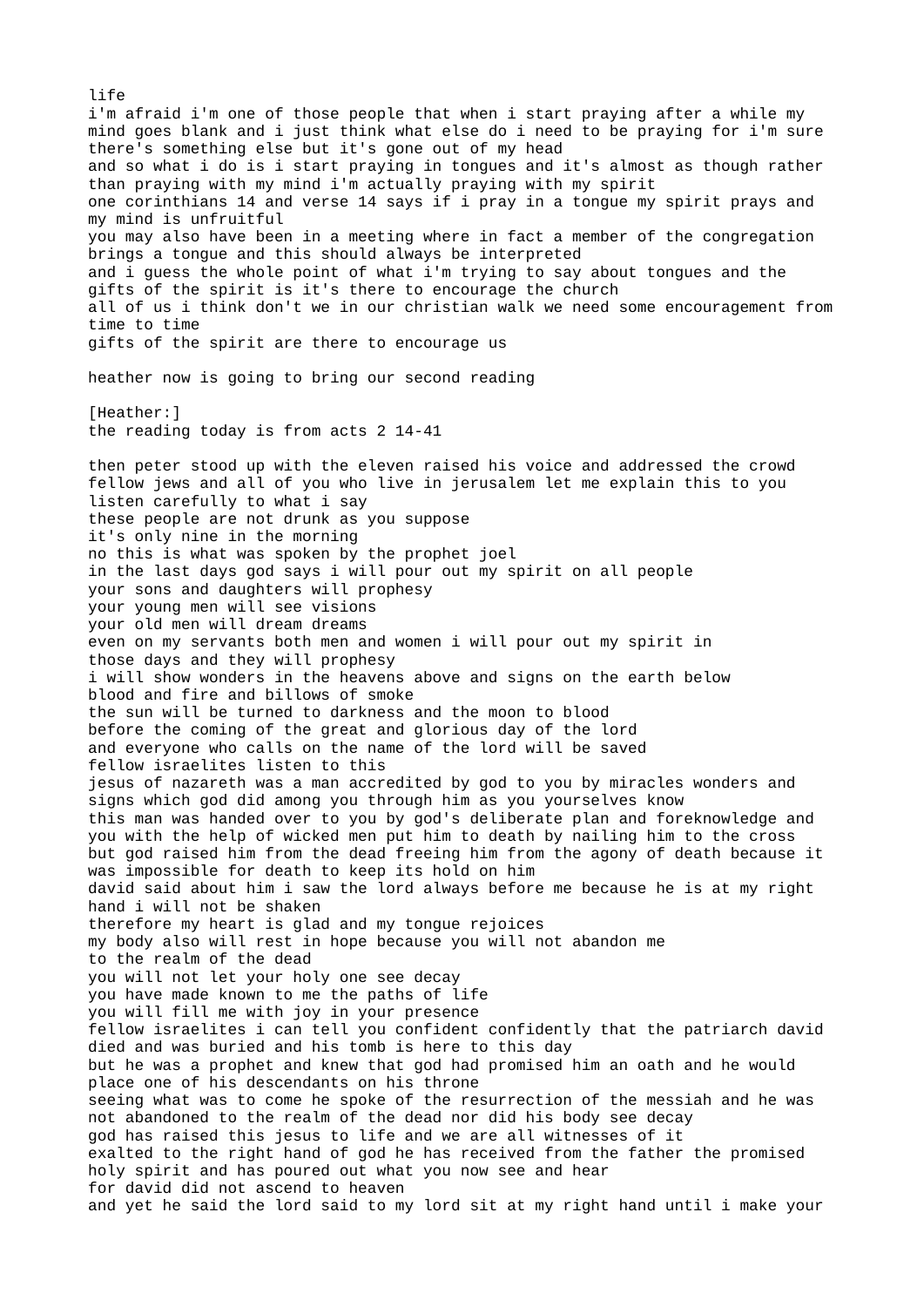enemies a footstool for your feet therefore let all israel be assured of this god has made this jesus whom you crucified both lord and messiah when the people heard this they were cut to the heart and said to peter and the other apostles brothers what shall we do peter replied repent and be baptized every one of you in the name of jesus for the forgiveness of your sins and you will receive the gift of the holy spirit the promise is for you and your children and for all who are far off for all whom the lord our god will call with many other words he warned them and he pleaded with them save yourselves from this corrupt generation those who accepted his message were baptized and about 3 000 were added to their number that day [Roger:] thank you very much heather so this passage uh is really the start of the new testament church as its message is catapulted to the world pentecost happens 50 days after passover and jewish people from all over the world would have been pouring into jerusalem so it was an ideal opportunity really to get the message out before the holy spirit came the believers were hidden away as we've already heard in the upper room probably confused i suspect trying to make sense of what had actually gone on with the crucifixion the resurrection and now this promise of the holy spirit and now we see them full of confidence proclaiming the message in public and it fell to peter as the leader to explain what was going on notice that he didn't have very much time to prepare and often that's the case with us that often we will be uh forced to give an account or get an opportunity to give an account of our belief and the way that it affects us without necessarily having much time to prepare we notice that some people didn't even bother to investigate they just decided that these people were drunk and left them to it and i suppose that no matter what we say there will always be some people who will not be uh willing to listen to what we have to say peter quotes joel describing how the old testament prophecy is fulfilled through jesus and how the messianic age starts with the outpouring of the holy spirit and with signs on the earth and in the heavens and it's a fantastic sermon if ever you have to write a sermon a talk then this is a good place to start because there's so much in it and i'll just go through briefly some of the things that peter talks about there's an explanation of what was happening with the believers first of all with the tongues and that outpouring of the holy spirit is an explanation of how jesus fulfilled old testament prophecy there's a link back to david where god promised david that one of his descendants would sit on the throne jesus of course was a descendant of david but the throne that he sits on is different from the one the jews were expecting there's discussion about the death and resurrection of jesus and the lordship of christ we're told that jesus there is the only means by which we can be saved and then this is also mentions the need for people to repent of sin and i guess these days talking about sin is not very fashionable we tend to talk about the loving nature of god our heavenly father and that's obviously important to talk about that but i don't know about for you but for me the way i came to christ started with a conviction of sin that's how it all began that's how my journey started and notice the result of this talk it says that people were cut to the heart and that day 3 000 people were added to the church that's not bad for a church of 120.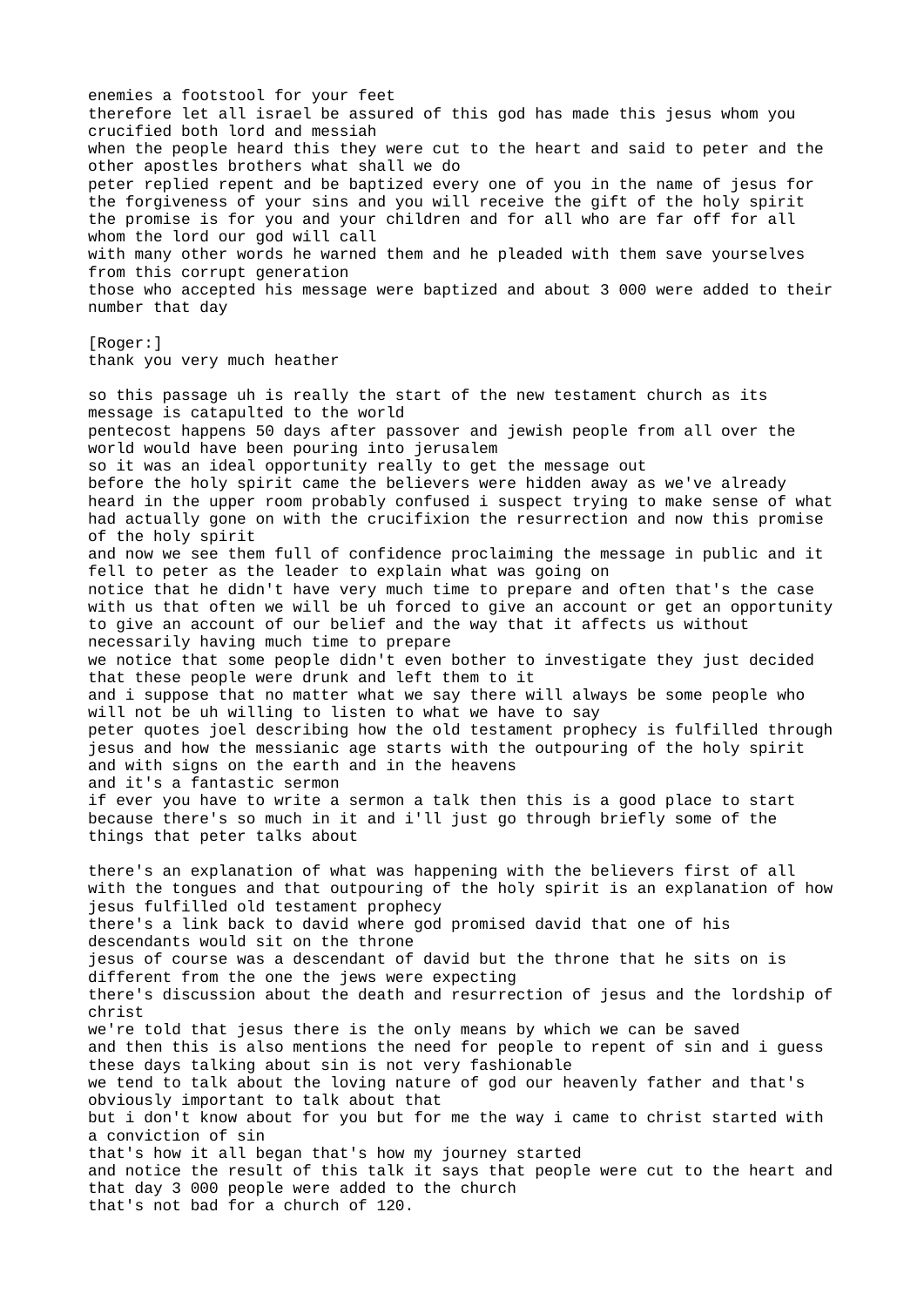i wonder whether you like me sometimes feel powerless powerless against the way society seems to be heading powerless about the decline in moral standards powerless against the need to or pressure to conform jesus said in acts 1 verse 8 you will receive power when the holy spirit comes and you will be my witnesses in jerusalem and in all judea and samaria our final reading now is from adam again [Adam:] the last reading is taken from acts 2 verses 42 to 47 they devoted themselves to the apostles teaching and to the fellowship to the breaking of bread and and to prayer everyone was filled with awe and many wonders and miraculous signs were done by the apostles all the believers were together and had everything in common selling their possessions and goods they gave to anyone as he had need every day they continued to meet together in the temple courts they broke bread in their homes and ate together with glad and sincere hearts praising god and enjoying the favor of all the people and the lord added to their number daily those who were being saved [Roger:] thank you again adam so call my last bit um the attractive church and just wondered what would your ideal church look like maybe you've got in mind a particular style of worship or maybe a type of preaching maybe you've got an idea of the sort of size that the church should be um maybe the sort of people that would be bet would be there perhaps similar to yourself perhaps in terms of age or outlook it's often said isn't it that if we were to find the ideal and perfect church then we shouldn't join it and we see here how the early church devoted themselves to the apostles teaching to fellowship with each other which included practically meeting each other's needs to prayer and to evangelism and i want to show emphasize here that the uh they talked here about the corporate was very much the corporate that was being stressed here rather than the individual now weekly have been scattered uh during the pandemic we've had to worship to a large extent uh individually but i would say that the church becomes powerful when it moves together with a common purpose and one of satan's tactics is to divide the church and we must not let that happen notice that there are many signs and wonders it says coming back to what i asked you right at the beginning unlike the odd occurrence that i would have been able to talk about in my life if you read a little bit further on in acts it talks about how people brought the sick out of their homes so that when peter walked along his shadow might go over them and they might be healed such was the presence of god on them and you can read about that in acts five and then finally we're told in verse 47 that daily daily people were being saved and added to this church such as the attractiveness of it and the conviction of the holy spirit in people's lives this wouldn't that be wonderful and also a challenge for us and john's if that was our experience so finally to conclude then i'm going to say a little bit about the future of the church as we've said already uh today today many of us are praying and trying to listen to god about the type of church he wants for us after lockdown just wonder what god has been saying to you uh over this period of time and i look forward to be able to to hear what god's been saying to you

acts 2 provides us with a model of what church should look like and i guess it's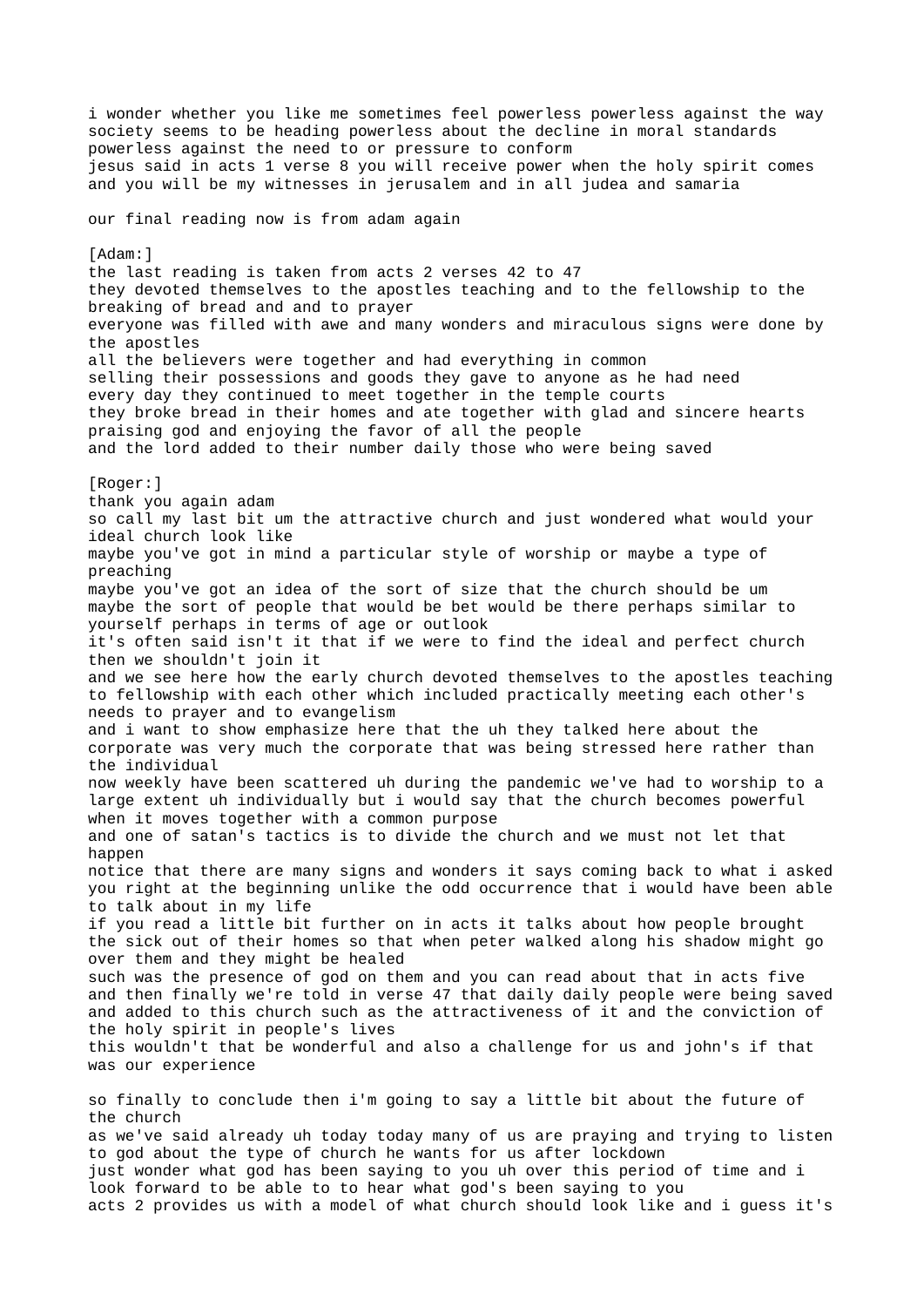easy for us to become rather despondent when we compare our own lives with those of the early believers but remember of course that these were the early disciples who had abandoned jesus at the cross and before the resurrection were quivering upstairs in the upper room locked away from the authorities jesus showed his devotion to them by showing himself to them after his death and resurrection and by god sending his holy spirit and it's the experience of pentecost that gave the early believers the power and the confidence to live the way they did and to see the world transformed that power is still available to us today if only we ask for it and have the confidence to use it known as the apostle started by waiting on god in the upper room and that's what this season of prayer is all about waiting for god to move i'm just going to finish now with a word of prayer and then we'll go back to simone so let's pray well god this chapter is a challenge to us as we see the tenacity of the early believers their fearlessness to proclaim the gospel in the face of criticism and many of them of course suffered and even died for their beliefs you'll be afraid that you would pour out your holy spirit on us today that we may be built up in faith and have the confidence to be able to explain the faith that we have in you we pray this now in the name of jesus christ our lord amen so i hope that's been helpful and i look forward to being able to see a number of you uh in face face at least in the coming weeks thank you very much and god bless [Simone:] thank you roger there's a lot to think about there we're now going to come into a time of um prayer and and worship reflecting on all that's being said so will you please please join me as we um come to the lord and pray heavenly father mighty god thank you that we can come to you on our knees and that we can come into your presence let us all now be in your presence thank you for this gift this gift of your son and the holy spirit father please fill us with your spirit now thank you for all the encouragement that dwelling in your presence with your spirit brings to us individually and as a church as a whole we give you mighty praise and through your spirit sing it more boldly sing your praise everlasting saying pray to you of always thank you that whilst you have convicted us in the past of our sin and even now you also through this same spirit reveal your crucified reveal your son who was crucified as lord and messiah we are saved and we rejoice now in being in your presence this presence that we can come into heavenly father in heaven we come together as as as your children and in unity through your spirit let us pray together and learn how to pray better through your spirit may there be signs and wonders and you increase our number that many join our number use us lord help us to hear you thank you heavenly father let our hearts now sing in your spirit in jesus name amen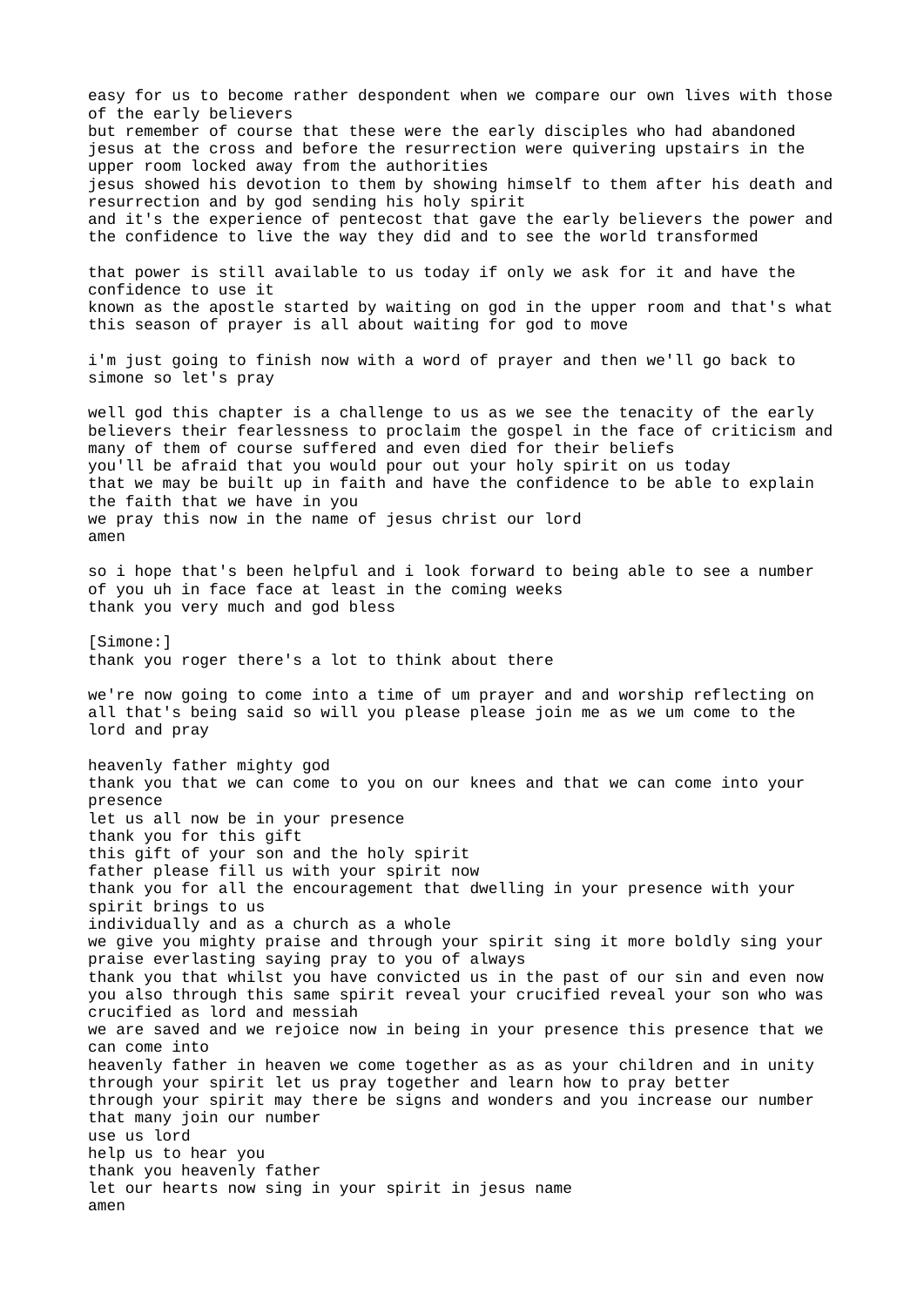[Music: Holy Spirit by Bryan and Katie Torwalt] [Simone:] thank you we're now going to time of intercessory prayer and which will be followed by our finishing song mighty god thank you that we can be here with you thank you that our world as broken as it is we are not powerless we can come to you in prayer and that when we pray jesus is there interceding as well so father we look out across the world and we want to give you praise through the heartache especially as we look to gaza and the israeli-palestinian conflict last week we prayed we prayed that there would be peace there'd be some ceasefire so many lives have been lost in this conflict and it's a tragedy so lord we praise your name for the ceasefire that's now we pray for your continued intervention and in this that leaders would seek peace on all sides father we pray not only for healing between countries and between israel and palestine but of individuals also that you suffer in the hearts of individuals who will be grieving so much and there must be so much anger lord we pray that you just um reach to that situation and you put peace in the hearts of these people in the midst of that conflict lord we pray for your peace that surpasses all understanding in this moment lord father thank you also that we are coming to the end of this long um time of not being able to see properly thank you for those of us that have been able to hug family members this week we've not been able to it's so joyful and and just the most wonderful thing to be able to wrap our arms around those that we love and i know that we're still supposed to have caution and we are but we thank you for this time and we thank you also that um these year 11s and these year 13s that have been doing their exams have most places they're coming to the end or they have in fact even finished these internal assessments that are determining their grades as they go forward lord so we pray also that you give these young people peace they have really had a tough time of it not knowing how and what the plan is ahead for for their grading and they've had up and down time with their exams um and studies so lord as they come to the end of this lord we pray that you bless these young people the year 11s and the year 13s as they um find freedom in going out and meeting up and we can see them out and about often in groups lord so we pray now for for your peace with them that they can go out safely and yes that they can be joyful and young and and celebrate but also that they can be safe that there'd be no further spread of this covid um in the uk and across the world lord that this indian variant not be a cause for concern globally that it just um get less and less and we pray again for india we pray that in india um all this heartache that they're going through the the lack of oxygen and the huge number of cases we pray for relief for them lord god we pray for relief worldwide from this covert and we thank you for positive news we thank you for the scientists who have worked so hard to to make these vaccines and we thank you that it it seems that these vaccines still work against even the the um indian variant so we pray lord that as a country as the uk that we might be generous with our science our technology and our medicine and we thank you for the generosity that's already been shown but we pray that we just don't hold back